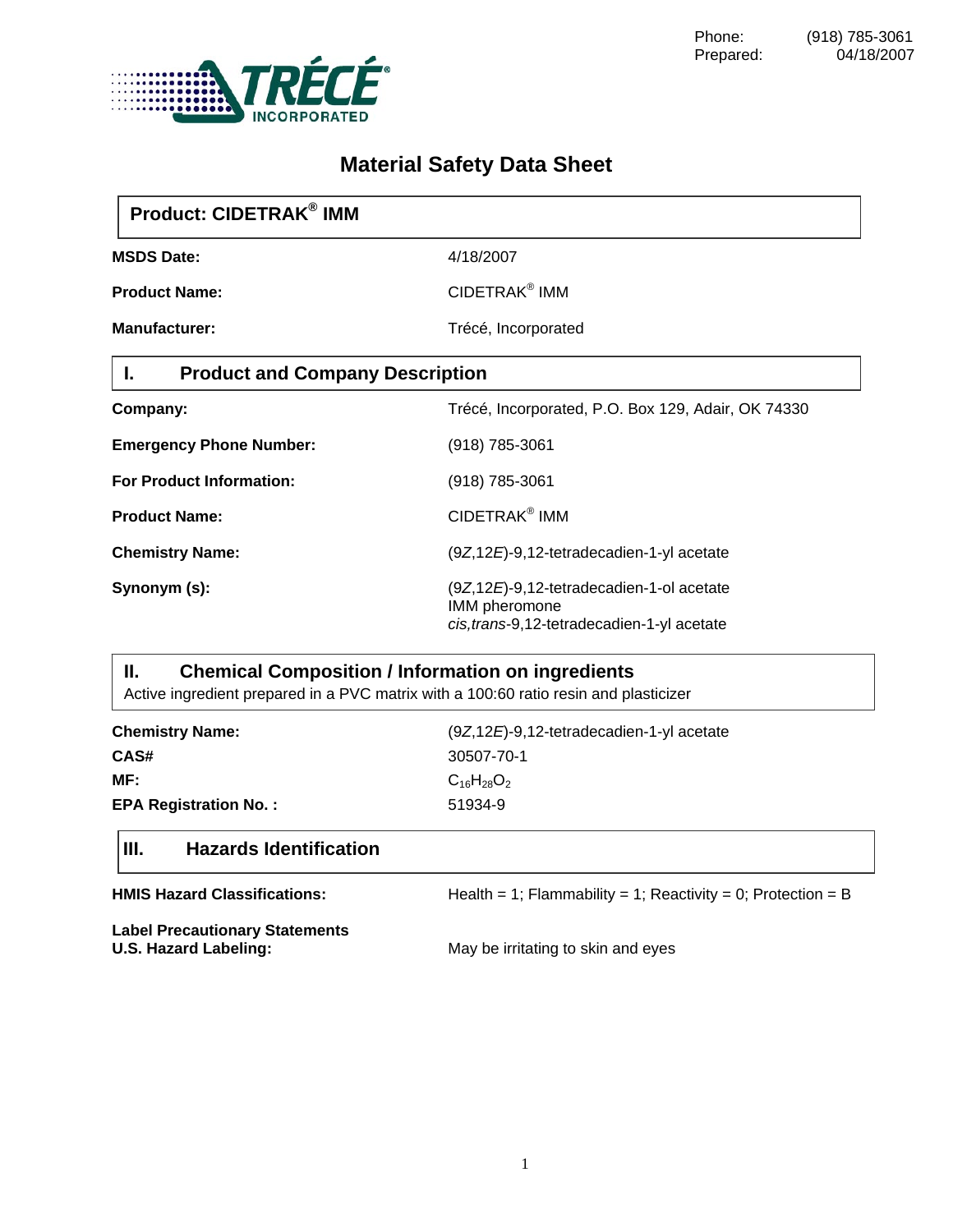

# **Material Safety Data Sheet**

# **Product: CIDETRAK® IMM IV. First Aid Measures Eye Contact:** Flush with water for 15 minutes. Seek medical help if necessary. **Skin Contact: Wash area well with water. Seek medical help if necessary. Inhalation Exposure: Remove to fresh air. Give oxygen and call a physician.** Remove to fresh air. Give oxygen and call a physician. **Ingestion: Ingestion: Administer water and call a physician or poison control center** immediately. Do not induce vomiting.

# **V. Fire Fighting Measures**

| <b>Flash Point:</b>                        | Not Determined                               |
|--------------------------------------------|----------------------------------------------|
| <b>Autoignition Temperature:</b>           | Not Determined                               |
| <b>Flammability Limits (vol/vol%):</b>     | Lower: ND; Upper: ND                         |
| <b>Extinguishing Media:</b>                | Carbon dioxide $(CO2)$ , foam, dry chemical. |
| <b>Special Fire Fighting Procedures:</b>   | Use standard fire fighting procedures.       |
| <b>Unusual Fire and Explosion Hazards:</b> | None                                         |

### **VI. Accidental Release Measures**

| <b>Cleanup and Disposal of Spill:</b> | Standard absorbents can be used.                                                               |
|---------------------------------------|------------------------------------------------------------------------------------------------|
| <b>Waste Disposal:</b>                | Incineration or sanitary landfill in accordance with local, state,<br>and federal regulations. |

#### **VII. Handling and Storage**

| Handling:               | Observe all warnings and precautions listed for the product.<br>Use in accordance with good manufacturing and industrial<br>hygiene practices. Use product in a properly ventilated work area.<br>Do not eat, drink or smoke while handling product. |
|-------------------------|------------------------------------------------------------------------------------------------------------------------------------------------------------------------------------------------------------------------------------------------------|
| Storage:                | DO NOT USE METAL. Store tightly sealed under inert gas in a<br>cool, well-ventilated area.                                                                                                                                                           |
| <b>Fire Protection:</b> | Keep away from heat, sparks and open flame.                                                                                                                                                                                                          |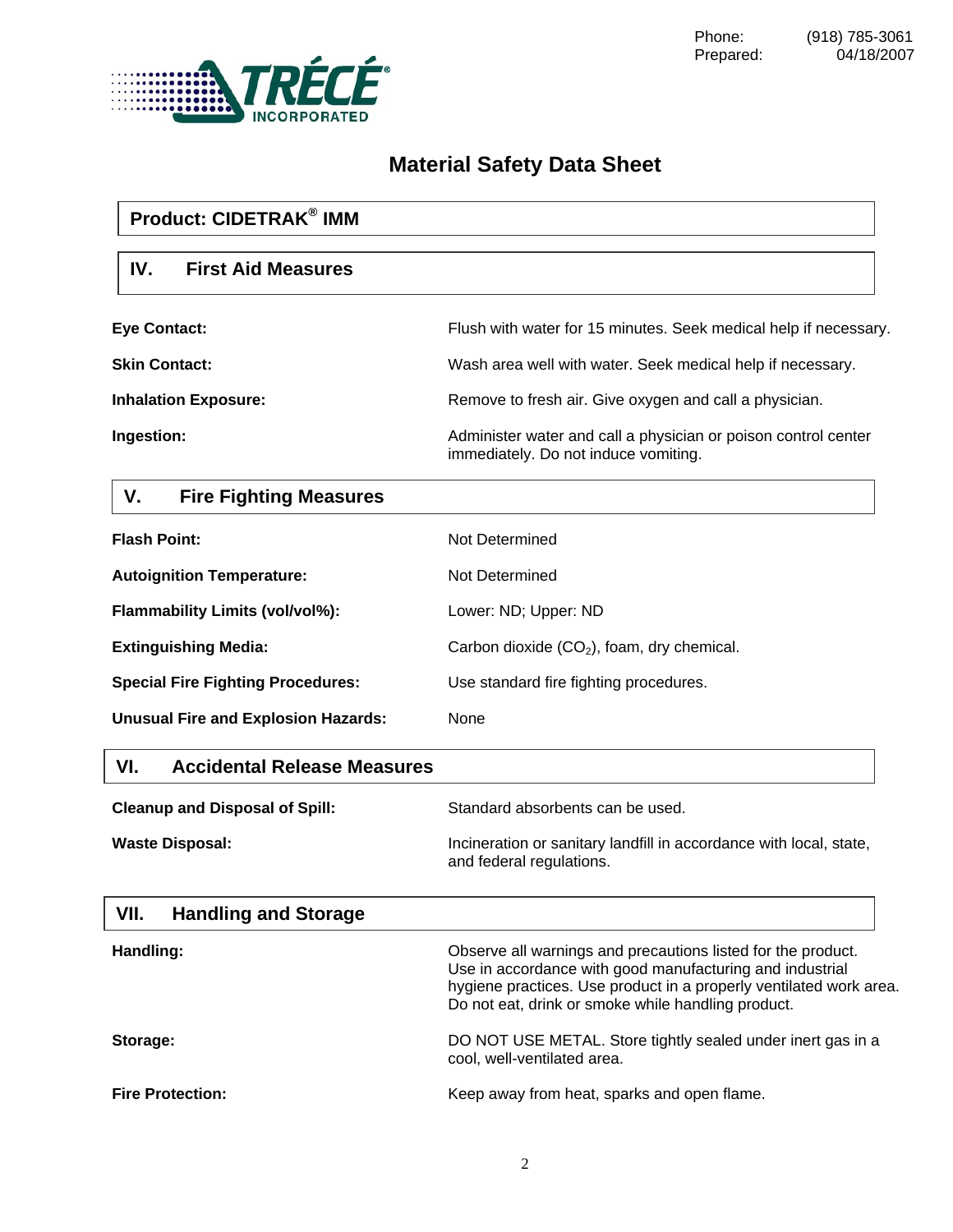

# **Material Safety Data Sheet**

# **Product: CIDETRAK® IMM**

### **VIII. Exposure Controls / Personal Protection**

| <b>Ventilation:</b>                | Mechanical (general)             |
|------------------------------------|----------------------------------|
| <b>Respiratory Protection:</b>     | Usually not required.            |
| <b>Eye / Face Protection:</b>      | Wear splash-proof safety glasses |
| <b>Skin Protection:</b>            | Wear rubber gloves.              |
| <b>Other Protective Equipment:</b> | Safety shower, eye wash          |

### **IX. Physical and Chemical Properties**

| <b>Chemistry Name:</b>             | (9Z,12E)-9,12-tetradecadien-1-yl acetate |
|------------------------------------|------------------------------------------|
| <b>Physical State:</b>             | Liquid                                   |
| <b>Physical Appearance:</b>        | Colorless liquid                         |
| Odor:                              | Very mild, oily                          |
| <b>Boiling Point:</b>              | 110 $\degree$ C at 4 mm Hg               |
| <b>Vapor Pressure:</b>             | Not found                                |
| Vapor Density (Air = 1):           | >1                                       |
| Specific Gravity at 25C (water=1): | 0.8850:0.8940                            |
| <b>Water Solubility:</b>           | Insoluble in water                       |
| Flash point (CC):                  | $230^{\circ}$ F $110^{\circ}$ C          |

### **X. Stability and Reactivity**

| <b>Conditions to Avoid:</b>           | Presents no special reactivity hazard |
|---------------------------------------|---------------------------------------|
| Materials / Chemicals to be Avoided:  | Strong oxidizing agents               |
| <b>Hazardous Combustion Products:</b> | CO. CO <sub>2</sub> . Water           |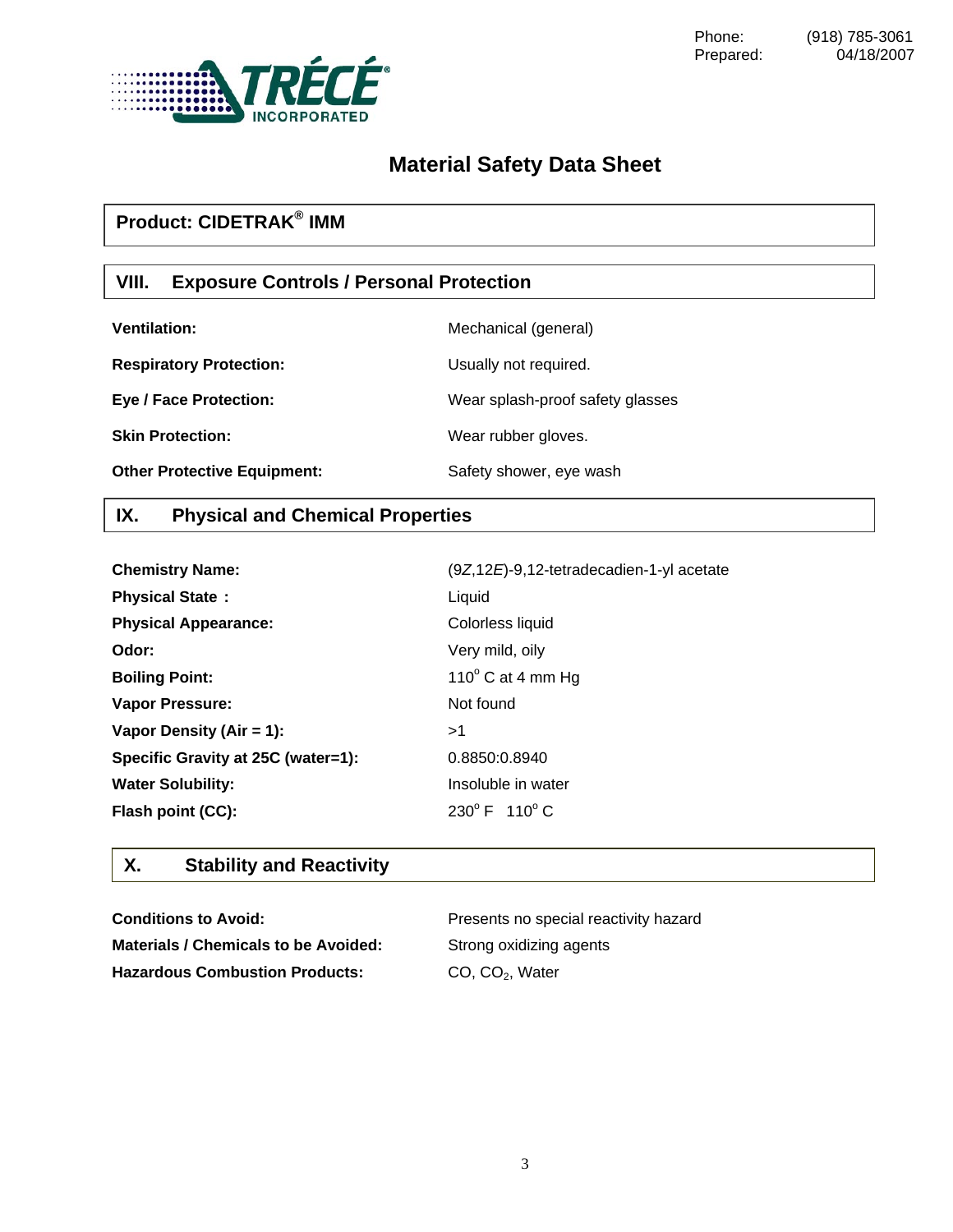

Phone: (918) 785-3061<br>Prepared: 04/18/2007 04/18/2007

# **Material Safety Data Sheet**

| <b>Product: CIDETRAK<sup>®</sup> IMM</b>        |                                                                                                                                                       |
|-------------------------------------------------|-------------------------------------------------------------------------------------------------------------------------------------------------------|
| XI.<br><b>Toxicological Information</b>         |                                                                                                                                                       |
| <b>Chemistry Name:</b>                          | (9Z,12E)-9,12-tetradecadien-1-yl acetate                                                                                                              |
| <b>Acute Effects:</b>                           | Most likely route of entry is through the skin.<br>Full strength may be irritating to eyes and skin.                                                  |
| <b>Toxicity Data:</b>                           | This material is a Straight Chain Lepidopteran Pheromone,<br>a class of pheromones with no expected risks to human health<br>or non-target organisms. |
| Threshold Limit Value: (TLV):                   | Not established                                                                                                                                       |
| <b>OSHA Permissible Exposure Limit (PEL):</b>   | Not established                                                                                                                                       |
| Listed as Carcinogen by NTP, IARC, or OSHA?: No |                                                                                                                                                       |
| XII.<br><b>Ecological Information</b>           |                                                                                                                                                       |
| General:                                        | Prevent contamination of soil, ground and surface water.                                                                                              |
| XIII.<br><b>Disposal Consideration</b>          |                                                                                                                                                       |
| <b>Waste Disposal Method:</b>                   | Incineration or sanitary landfill in accordance with local, state,<br>and federal regulations.                                                        |
| XIV.<br><b>Transportation Information</b>       |                                                                                                                                                       |
| Road $(U.S. - DOT)$ :                           | Not regulated                                                                                                                                         |
| Air (IATA):<br>Sea (IMDG):                      | Not regulated<br>Not regulated                                                                                                                        |
| XV.<br><b>Regulatory Information</b>            |                                                                                                                                                       |
| <b>European Information:</b>                    | Based on toxicological studies in the published literature,<br>there are no risk and safety phrases to assign for this product.                       |
| <b>Reviews, Standards, and Regulations:</b>     | This chemical is listed on the following inventories:<br>TSCA, NDSL, ENCS                                                                             |

**Listed as carcinogen by NTP, IARC, or OSHA?**: No